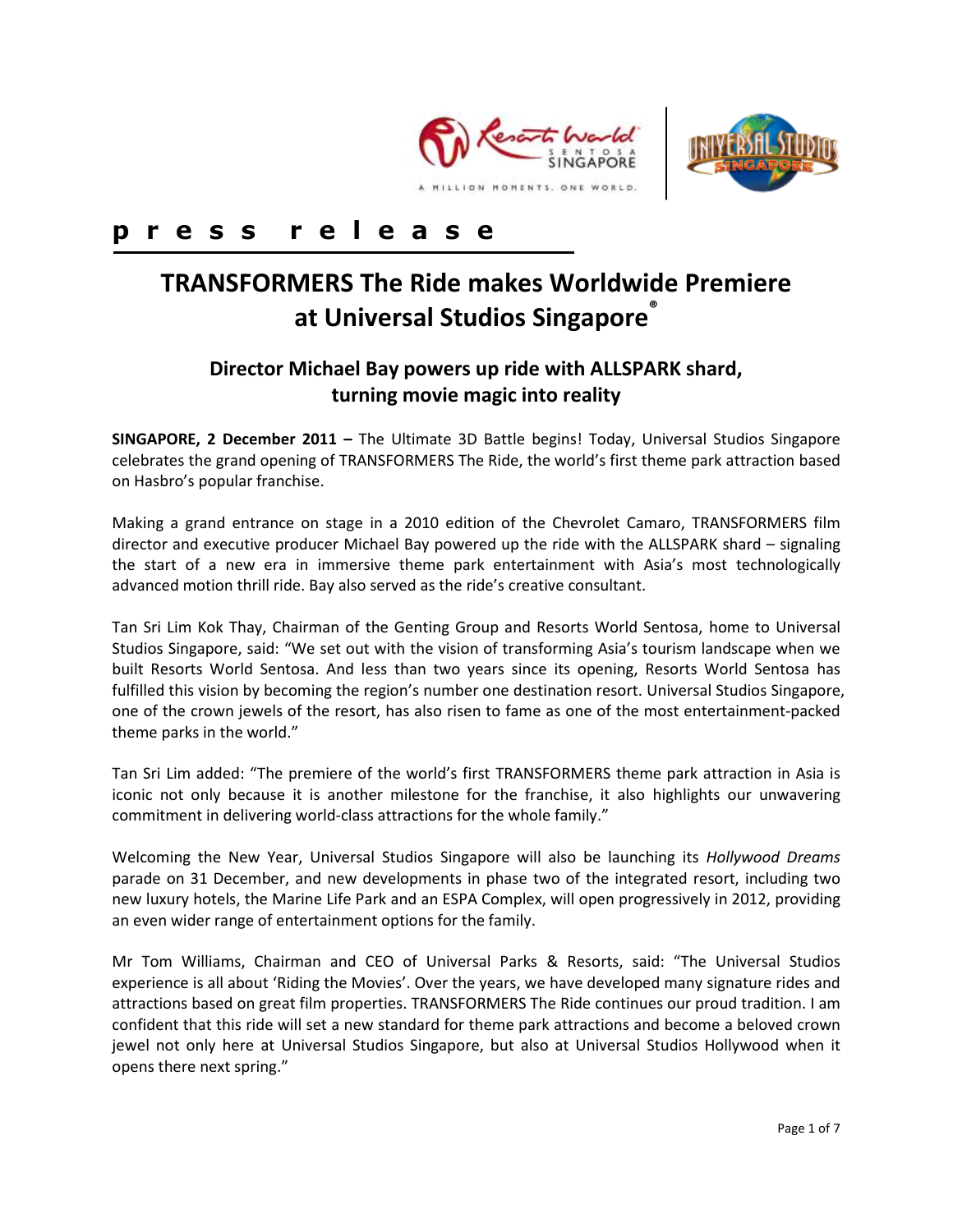Nearly four years in the making, TRANSFORMERS The Ride will transport guests into the TRANSFORMERS universe as new recruits of NEST, protecting the ALLSPARK shard from the evil DECEPTICONS, alongside the AUTOBOTS.

Guests will board EVAC, a new AUTOBOT who will be featured for the first time in the attraction, as they experience this four-minute epic motion thrill ride which takes them zipping through subway tunnels, down city streets and across rooftops, with the DECEPTICONS hot on their heels.

"For all TRANSFORMERS fans, the hyper-realism of this ride will make it the ultimate one-of-a-kind immersive experience. Included in this ride are many of their favourite larger-than-life characters, including OPTIMUS PRIME and BUMBLEBEE, and this brings the brand to life in a whole new way," said Mr John Frascotti, Global Chief Marketing Officer of Hasbro, Inc.

Chiefly responsible for creating the ground-breaking visual effects exclusively for this attraction is Industrial Light & Magic (ILM), a division of Lucasfilm Ltd. Digital artists worked simultaneously out of their facilities in California and Singapore to develop all of the ride's pre-show media as well as the hyper-realistic 3D scenes within the attraction.

"TRANSFORMERS The Ride is one of the most complex and technically challenging projects we have ever worked on. Creating a seamless and imperceptible blend between the incredible physical sets and our computer generated imagery was a real challenge," said Mr. Jeff White, visual effects supervisor at ILM. "It pushed the state-of-the-art in ride technology and computer graphics with the results being something that we are very proud of."

He added that the project was worked on simultaneously with TRANSFORMERS: Dark of the Moon, the most recent TRANSFORMERS feature film, released during the summer of 2011 which is now the  $4<sup>th</sup>$ highest grossing global movie of all time. "This provided much synergy in the process and also provided the ride with unmatched authenticity in the sets, action scenes and characters while telling its own unique story," Mr White said.

TRANSFORMERS The Ride is located within Sci-Fi City – one of the seven zones of Universal Studios Singapore. The attraction is enhanced both by a TRANSFORMERS retail store, the *TRANSFOMERS Supply Vault*, and a new food/beverage venue, the *Starbot Café*. In addition, theme park guests will be welcomed to TRANSFORMERS The Ride by a walking OPTIMUS PRIME character who measures a whopping 2.9 meters in height, and a 2.3 meter tall walking BUMBLEBEE character, providing great photo opportunities for the family.

A special 3D2N Ultimate Fun package for TRANSFORMERS The Ride has also been rolled out through the Resorts World Sentosa website and authorized travel agents, which includes complimentary TRANSFORMERS The Ride souvenirs.

Guests planning to visit Universal Studios Singapore and take part in the ultimate 3D battle at TRANSFORMERS The Ride this holiday season are encouraged to make prior reservations as quickly as possible through our website at [www.rwsentosa.com.](http://www.rwsentosa.com/)

- Ends -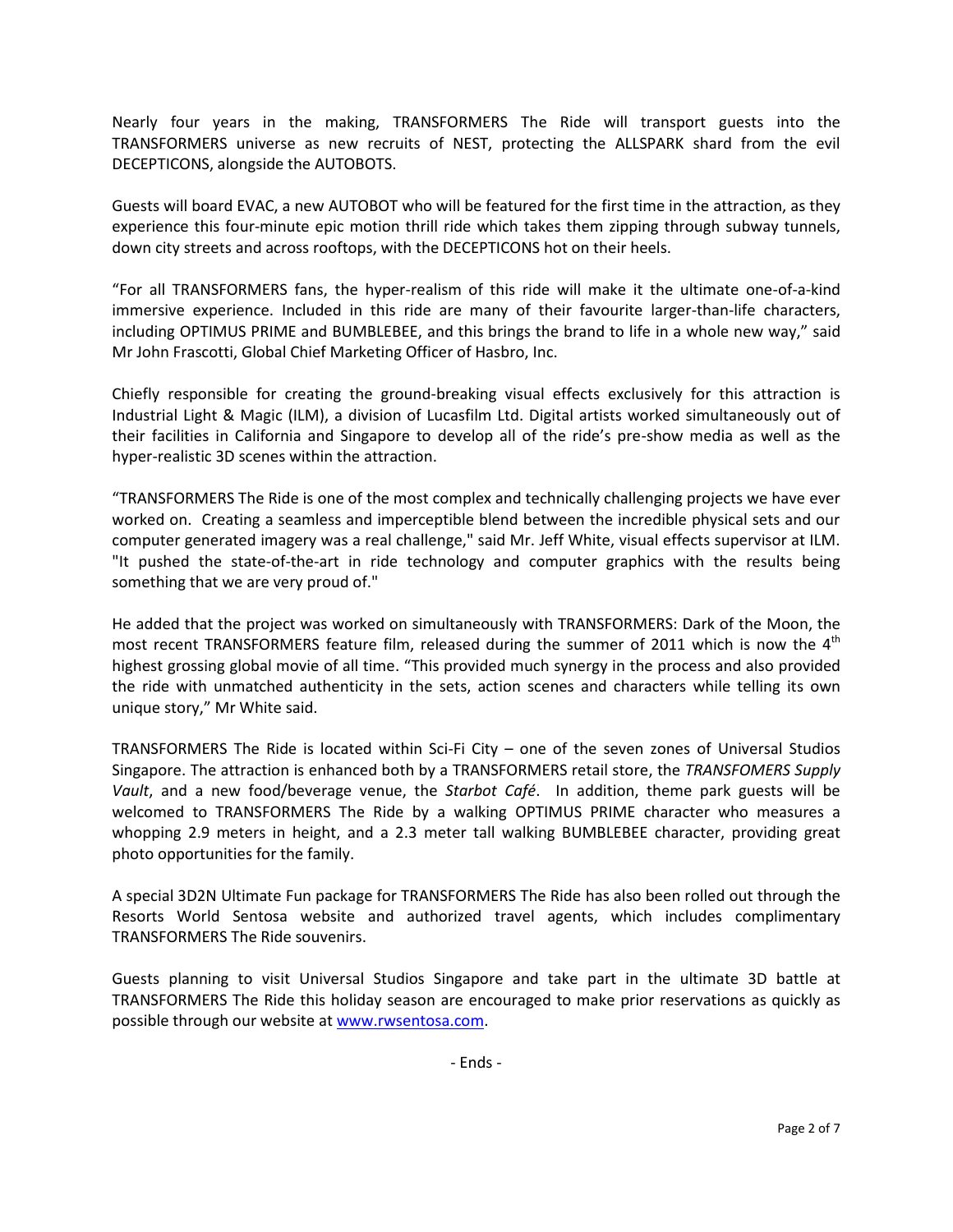## **About Resorts World Sentosa**

Resorts World Sentosa (RWS), Singapore's first integrated resort is located on the resort island of Sentosa. Spanning 49 hectares, the resort has welcomed over 15 million visitors since it opened in January 2010. RWS is home to the region's first-and-only Universal Studios theme park, a casino, luxurious accommodation in four unique hotels, the Resorts World Convention Center, celebrity chef restaurants as well as specialty retail outlets. The resort also offers entertainment ranging from its resident theatrical circus spectacular Voyage de la Vie, to public attractions such as the Crane Dance and the Lake of Dreams. RWS most recently unveiled the first attraction under the second phase of the Resort – its Maritime Experiential Museum and Aquarium. Still to come are the world's largest oceanarium called Marine Life Park, a destination spa and two additional hotels. Resorts World Sentosa is wholly owned by Genting Singapore, a company of the Genting Group.

For more information, please visi[t www.rwsentosa.com.](http://www.rwsentosa.com/)

## **About Universal Parks & Resorts**

Universal Parks & Resorts (UPR), a unit of Comcast Corporation's NBCUniversal, encompasses today's most relevant and popular entertainment experiences, creating emotional connections with guests around the world. Each year, millions of guests visit UPR theme parks to experience thrilling, worldfamous attractions that use ground-breaking technology and cannot be found anywhere else. Universal Studios is a globally respected and internationally renowned theme park brand. With three-time Academy Award winner Steven Spielberg as creative consultant, its theme parks are known for some of the most thrilling and technologically advanced "ride-the-movies" motion picture and television showbased attractions. NBCUniversal owns and operates a valuable portfolio of news, sports and entertainment networks; Universal Studios, a premier motion picture company; significant television production operations; a leading television stations group; and world-renowned theme parks. NBCUniversal is 51%-owned by Comcast, with 49% owned by General Electric.

#### **About Hasbro**

Hasbro, Inc. (NASDAQ: HAS) is a branded play company providing children and families around the world with a wide-range of immersive entertainment offerings based on the Company's world class brand portfolio. From toys and games, to television programming, motion pictures, video games and a comprehensive licensing program, Hasbro strives to delight its customers through the strategic leveraging of well-known and beloved brands such as TRANSFORMERS, LITTLEST PET SHOP, NERF, PLAYSKOOL, MY LITTLE PONY, G.I. JOE, MAGIC: THE GATHERING and MONOPOLY. Come see how we inspire play through our brands at http://www.hasbro.com. © 2010 Hasbro, Inc. All Rights Reserved.

# **About Industrial Light & Magic (ILM)**

Industrial Light & Magic is a Lucasfilm Ltd. company serving the digital needs of the entertainment industry for visual effects since 1975. ILM has been awarded 15 Academy Awards® for Best Visual Effects and has received 25 Scientific and Technical Achievement Awards. To learn more, visit ILM online at [http://www.ilm.com.](http://www.ilm.com/)

# **MICHAEL BAY**

MICHAEL BAY is one of the world's boldest and most successful filmmakers. His films have grossed over \$5 billion worldwide and redefined the action genre.

Bay Films is one of the most cutting-edge production companies in Hollywood. Additionally, Bay is the founder of Platinum Dunes, a company originally designed to give talented commercial and video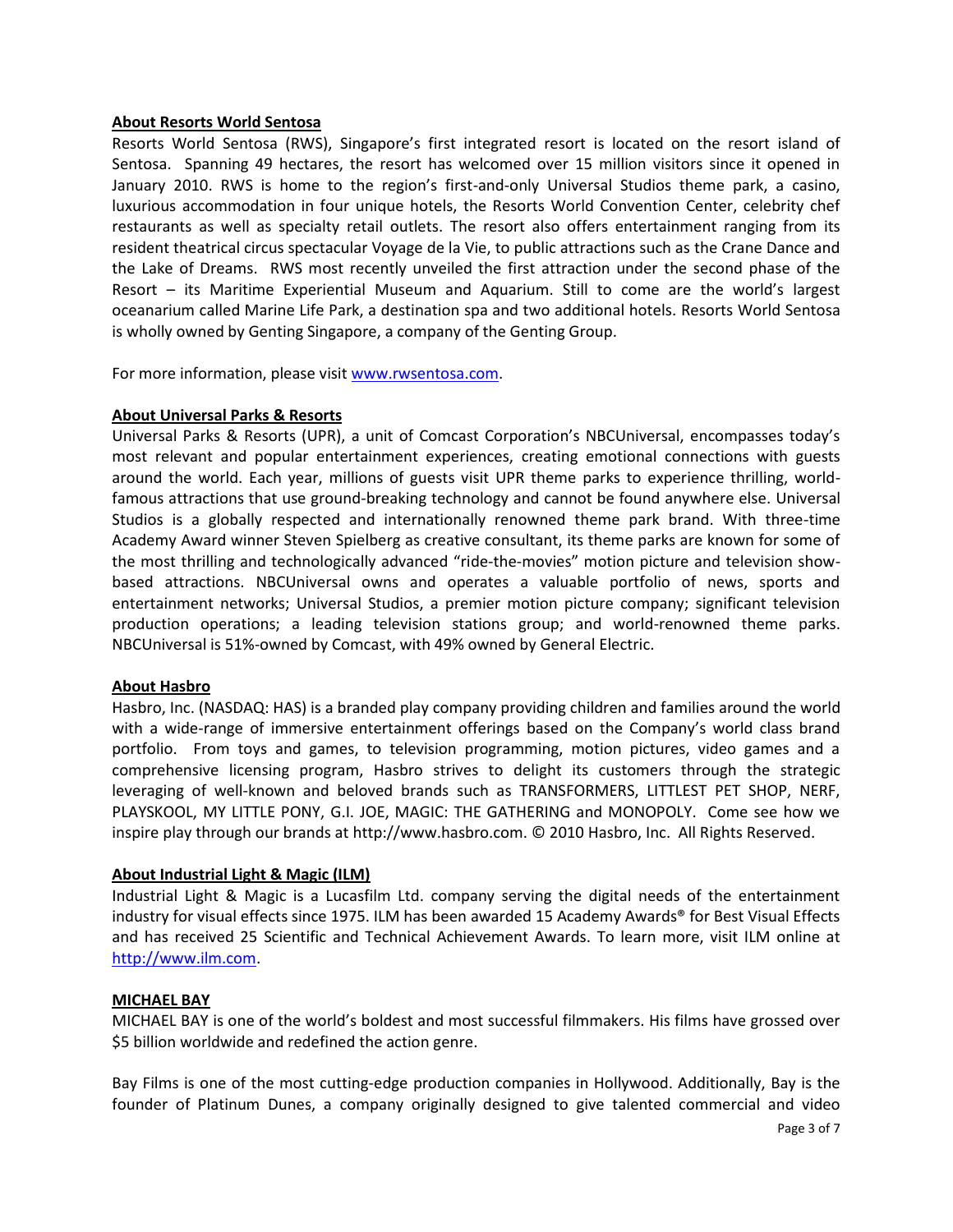directors a chance to break into the feature world. Bay also owns one of the industry's premier special effects companies, Digital Domain.

A graduate of Wesleyan University and Art Center College of Design, Bay began his career as a commercial and music video director. He has won virtually every major award in the commercial industry. His "Got Milk?" campaign resides in the permanent collection of New York's Museum of Modern Art.

## **MEDIA CONTACTS:**

#### **Resorts World Sentosa**

Clement Ng / Robin Goh Tel: + 65 6577 9761 / +65 6577 9778 Cell: +65 9815 4490 / +65 9093 5772 [clement.xjng@rwsentosa.com](mailto:clement.xjng@rwsentosa.com) / [robin.goh@rwsentosa.com](mailto:robin.goh@rwsentosa.com)

**Weber Shandwick Singapore (for Resorts World Sentosa)**  FangTing Zheng/ Wendy Toh Tel: +65 6825 8031 / +65 6825 8038 Cell: +65 9696 9323 / +65 9027 2457 [fzheng@webershandwick.com](mailto:fzheng@webershandwick.com) / [wtoh@webershandwick.com](mailto:wtoh@webershandwick.com)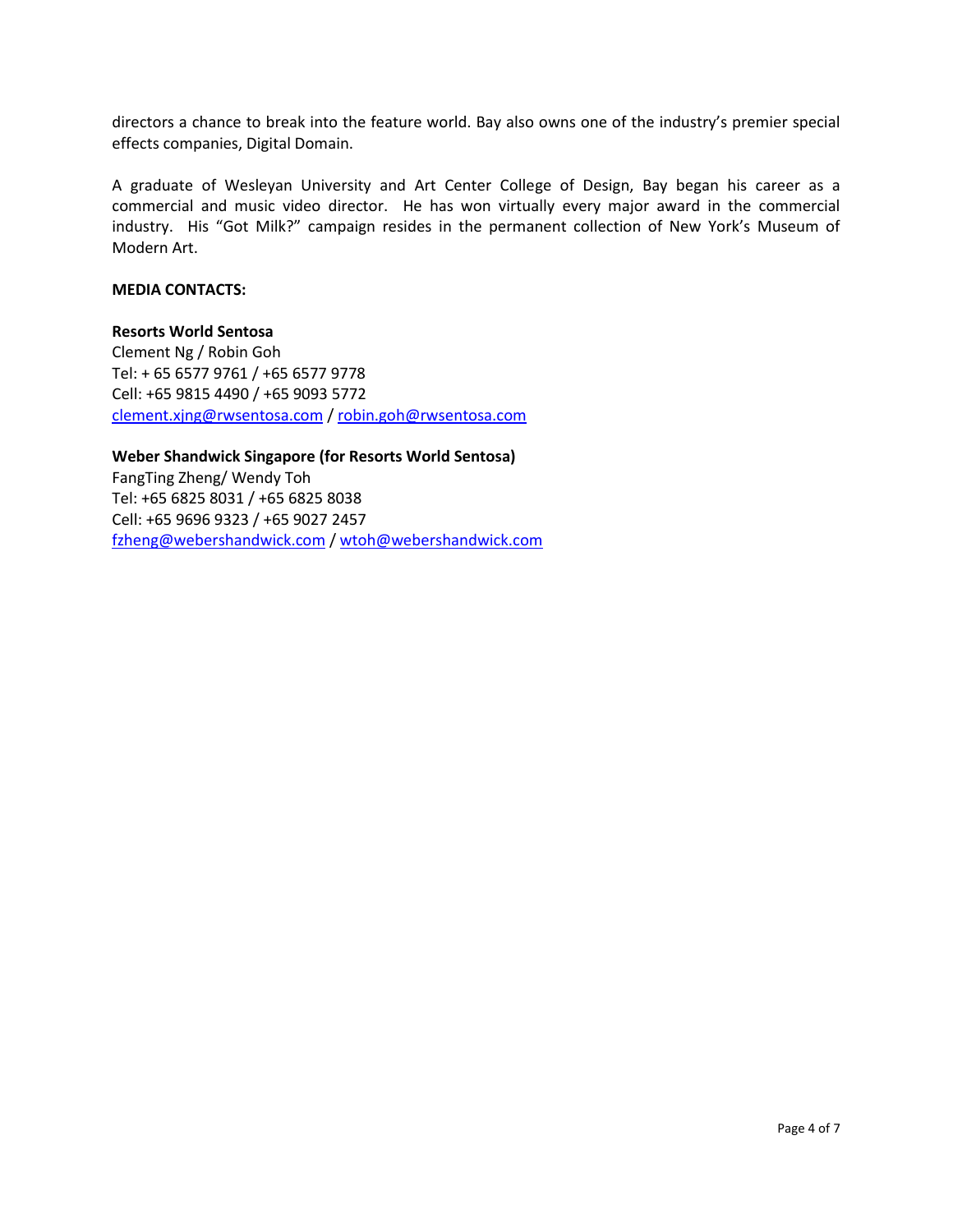## **Note to Editors:**

- 1. Please use the following photo captions for visuals.
- 2. High resolution photos can be downloaded from link: [ftp://wswresorts:wswresorts@omaedcftp001.interpublic.com](ftp://wswresorts:wswresorts@omaedcftp001.interpublic.com/)  *Username: wswresorts Password: wswresorts*
- 3. All photos are to be attributed to:

*TRANSFORMERS and its logo and all related characters are trademarks of Hasbro and are used with permission. © 2011 Hasbro. All Rights Reserved. © 2011 DreamWorks L.L.C. and Paramount Pictures Corporation. All Rights Reserved. Universal Studios Singapore ® & © Universal Studios. All Rights Reserved.* 



**TRANSFORMERS The Ride: The Ultimate 3D Battle opens at Universal Studios Singapore, Resorts World Sentosa.**



**Ready to roll out: EVAC – the ride vehicle for guests – is a new AUTOBOT created exclusively for the ride.**



**Mr Michael Bay, creative consultant for TRANSFORMERS The Ride and Director/ Executive Producer of the TRANSFORMERS movie franchise at the façade of the attraction at Universal Studios Singapore**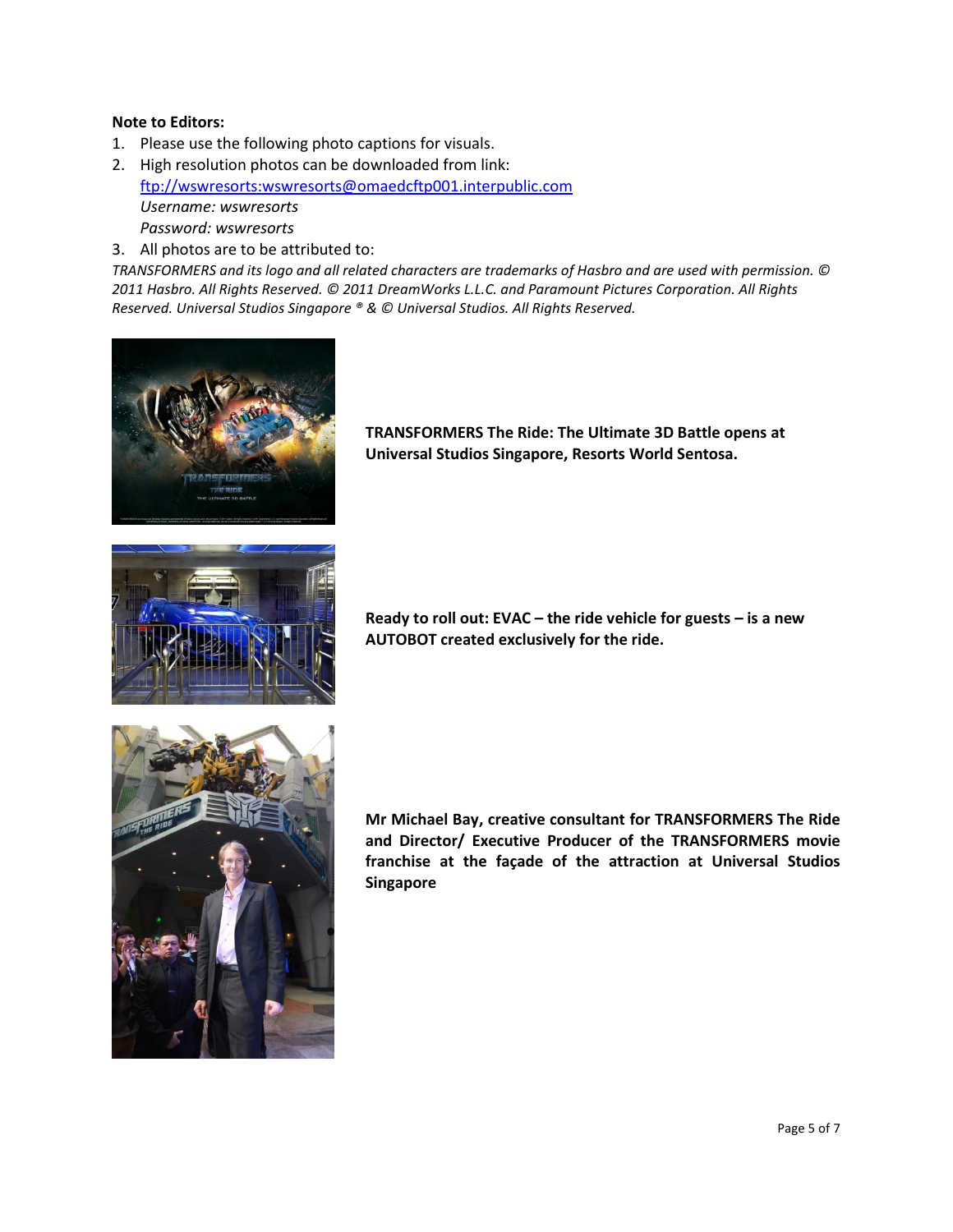

**Mr John Hallenbeck (VP, Park Operations, Universal Studios Singapore), Mr Michael Bay, and Mr Thierry Coup (Senior VP, Universal Creative) speaking at the press conference.**

**Mr Michael Bay takes questions, ranging from his role in the creative process for TRANSFORMERS The Ride, to the possibilities of a part four to the movie sequel.**



**Mr Michael Bay makes a grand entrance on the 2010 TRANSFORMERS edition of the Chevrolet Camaro.**



 $\overline{\phantom{a}}$ 

**Powering Up the ride: TRANSFORMERS The Ride is launched with the ALLSPARK. (L-R) Mr Malcolm Chen<sup>1</sup> , winner of blog contest; Tan Sri Lim Kok Thay, Executive Chairman of Genting Singapore; Mr Michael Bay; Mr Tom Williams, Chairman and CEO of Universal Parks and Resorts; Mr Tan Hee Teck, CEO of Resorts World Sentosa.**

 $1$  Malcolm Chen (23 years old, Full-time Student) is the contest winner on TRANSFORMERS The Ride blog. Titled "Pledge Your Allegiance", the contest required participants to form the AUTOBOT shield in the most creative way. The winner was decided by voting; Malcolm garnered 956 votes.